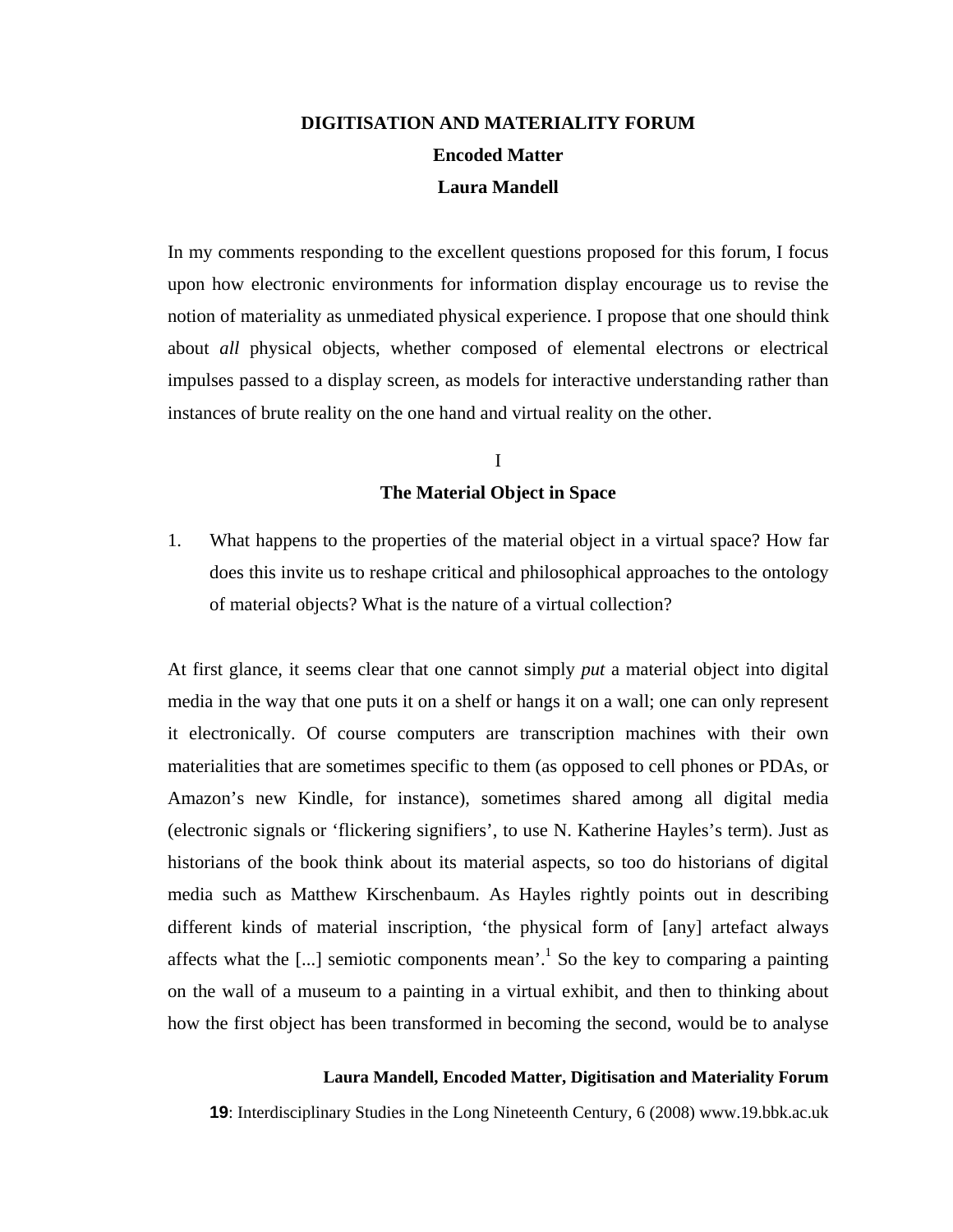how its meaning 'is distributed over the whole context in which it appears'.<sup>2</sup> But if that's true, then at a deeper level 'putting' an object anywhere is always an act of interpreting or representing it: the placement of an artefact on a wall is highly motivated andmeaningful — is it a cathedral wall? A museum?<sup>3</sup> This inescapable meaningfulness of physical placement indicates that materiality is never purely a matter of brute stuff, but rather that it always bears meaning: 'materiality emerges from the dynamic interplay between the richness of a physically robust world and human intelligence as it crafts this physicality to create meaning' (*WM* 33). Literary works in particular incorporate into them some notion of how they will be transmitted or expressed. That is, they contain as part of their fundamental structure some reflections — by author, editor, printer, compositor, bookseller, etc. — upon their material embodiment, and their material means of expressive transmission. Insofar as virtual environments attempt to model the artefact, they also attempt to capture that structure which is very difficult to do in coding a text or encoding metadata about an artefact in order to properly digitise it, especially since the process of encoding itself offers a different and sometimes competing structuration of the artefact.<sup>[4](#page-10-3)</sup>

2. What is the relationship between the material object and its digital referent? What authenticity can the digital object claim when the processes of digitisation (photographing, scanning) are predicated on deferral and absences? Does this lead to a loss of 'aura'?

This question is crucial to formulate because it states exactly what people typically feel in contemplating the way digital media are transforming our intellectual and artistic landscape. But it is also very interesting because it formulates a response to new media using exactly the same criteria of value as one would use in responding to the old. In the same way, people debated 'the artistic value of painting versus photography', a 'nineteenth-century dispute [which] today seems devious and confused' (*MR* 226). From its inception in the early nineteenth century until very recently, 'photographing' has been analogue, not digital — not the same kind of reproduction as 'scanning'. In an

### **Laura Mandell, Encoded Matter, Digitisation and Materiality Forum**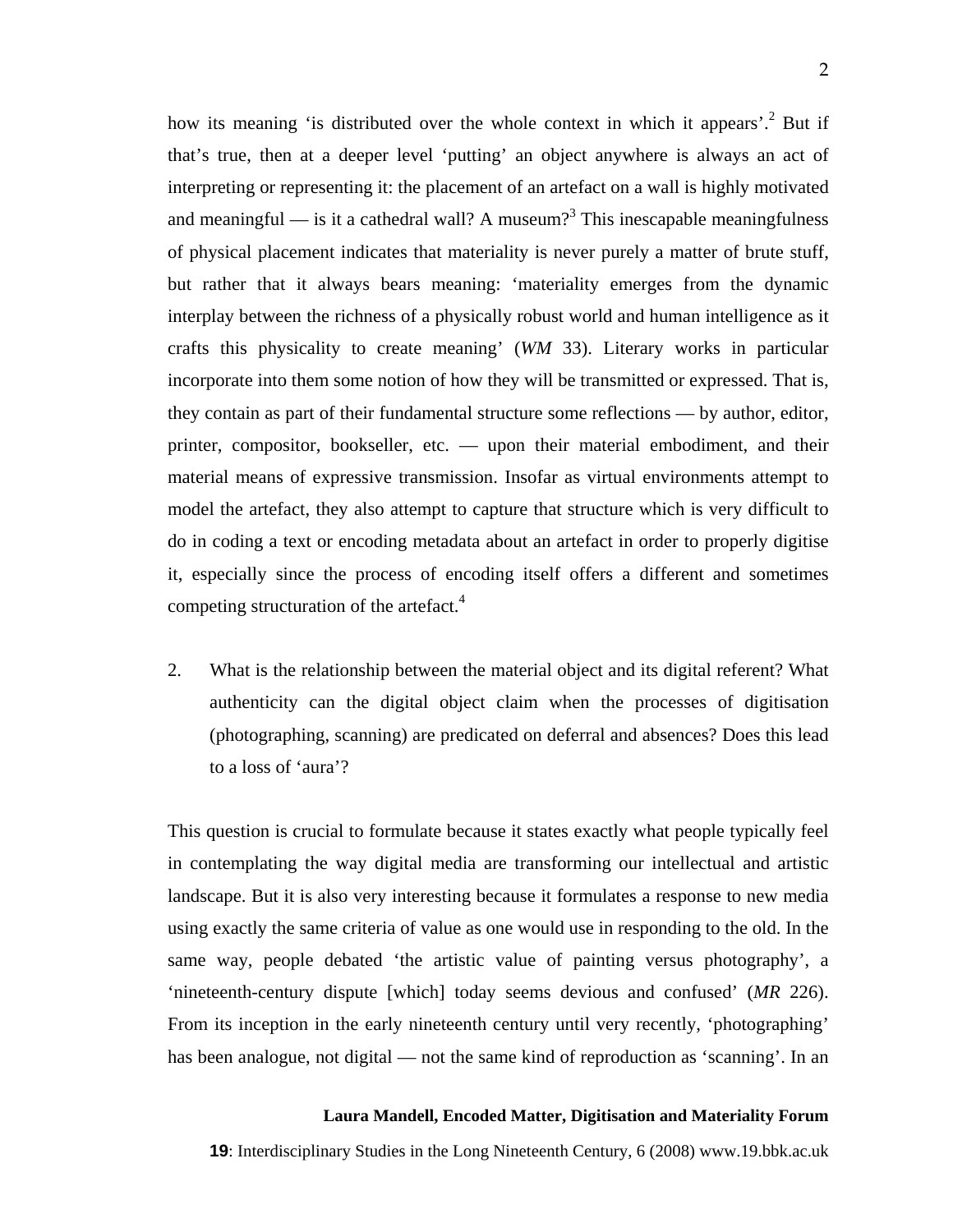important sense, even scanned images resemble analogue images.<sup>[5](#page-10-1)</sup> You do not read images, except metaphorically; you see them. As with analogue, digital images are not made of diacritical marks to be cognised as part of a differential system but taken in by the eye: that is, the marks making up a picture do not work upon the mind in the same way as the marks making up phonetic language.

Given that fundamental congruity between analogue and digital images, there is still a difference, nonetheless, between images as mass-produced hard copies — from woodcut to lithograph to Xerox — and images as 'flickering signifiers'.<sup>[6](#page-10-4)</sup> I would argue that the notion of presence and absence is in fact modelled upon the notion of original and copy, that the whole idea of a sign pointing to a referent — and the threat of vacancy proposed by the arbitrariness of their connection — are indeed conceptions made possible by mass printing of images and texts, the phenomenon beginning around 1830. Thus to talk about texts and pictures in electronic media as referring to analogue originals is 'devious and confused' in the same way that nineteenth-century discussions that assimilated painting and photography were. Electronic texts and images do not point to originals any more than photographs are nature wielding an artist's pencil.<sup>[7](#page-10-3)</sup>

Digitised texts do not point to an absent referent, to the sheer materiality of an original artefact, text, or photograph. Instead they interpret any object, textual or otherwise, in the process of representing it. We interpret a non-electronic text in the act of encoding it electronically. In that process, digital archivers attempt to describe its linguistic, bibliographic and spatial specificities.

3. Can digital referents and virtual spaces provide a new material encounter with the object and the object's material qualities? How does this impact on our perception of the 'original' object?

I leave off the last part of this question in order to address the impact of creating digital textual archives, a highly fraught material encounter of the sort described by McGann vis-à-vis the Rossetti Archive, upon our understanding of non-electronic textual materiality. I put it this way because, for the digital archiver, nothing is more embodied

# **Laura Mandell, Encoded Matter, Digitisation and Materiality Forum**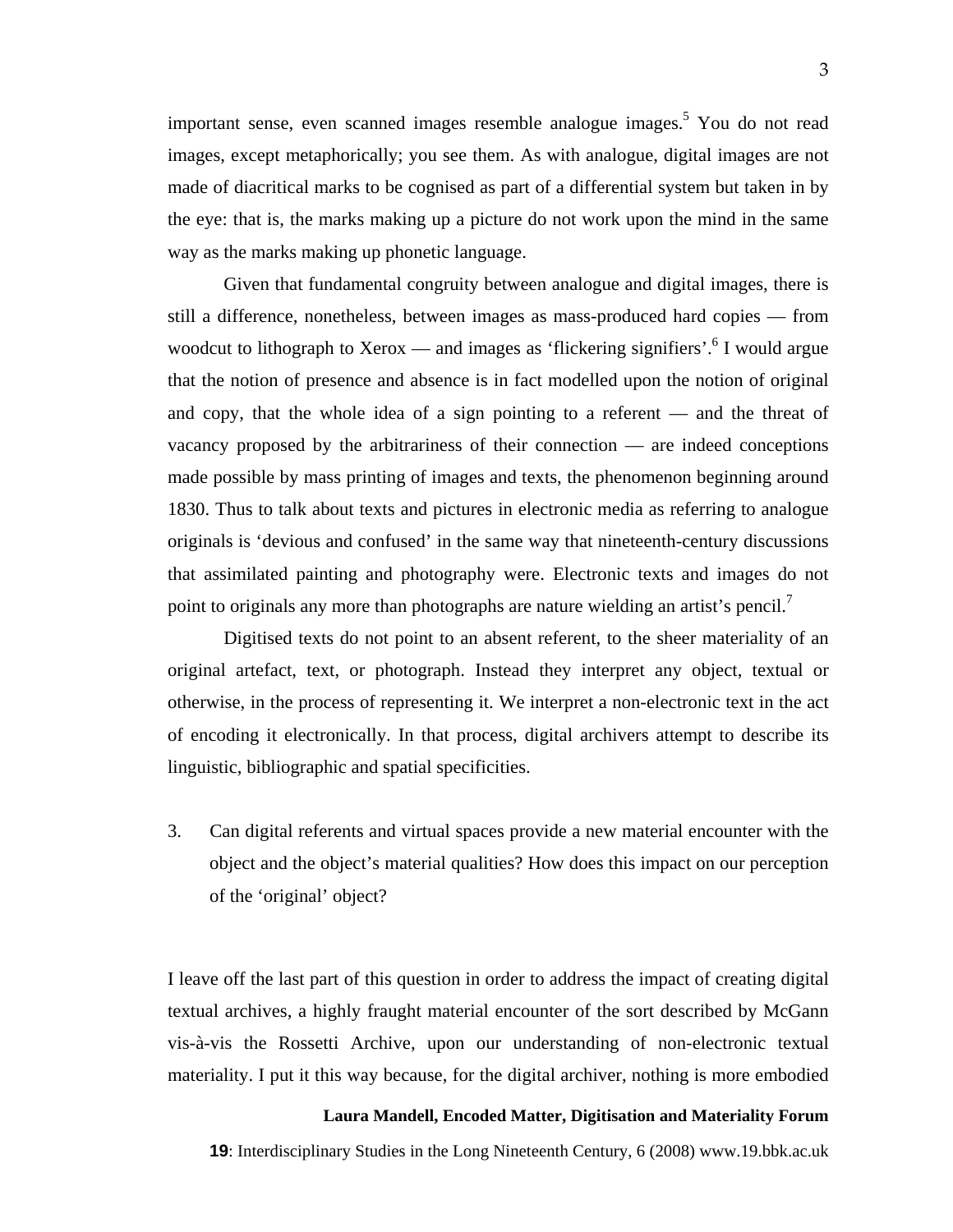and real than building databases, coding texts, placing, manipulating, and organizing an electronic archive; there is nothing 'virtual' about it, if virtuality at all stands opposed to the real. Moreover, I have created a non-electronic edition of a text, a printed book (a Longman Cultural Edition of the *Castle of Otranto / The Man of Feeling*), but my part took place all on a computer screen. The printed book was encoded before being printed — I encoded it in a Word document that was corrected by an editor and perhaps transformed into XML for the printer — I don't actually know. The codes there were a matter of negotiation between me, the editor trying to make the edition conform to rules laid down by selected witnesses, and the Longman editor trying to fit the document into house style and form.

The difference between that process and my work as a digital archiver is that, in the case of electronic editions such as *The Bijou of 1828* and *The Prose Works of Anna Barbauld*, I myself either actually did the coding or made coding decisions. Allegedly, when one encodes a digitised text in XML, one disregards the current form of presentation: a web page called up on a computer screen via the Internet. Conformance to the XML standards laid out by the Text Encoding Initiative involves describing the text via code that can then be transformed into innumerable kinds of presentation or display, including the ones that we cannot yet imagine, those coming with future technological innovations. $8 \times 10^{-8}$  $8 \times 10^{-8}$  (Maybe someone will read the text aloud to me, perhaps, as I withdraw money from my bank machine — I'll select \$200 fast cash, a book of stamps, and 'The Eve of St. Agnes'). But in practice, description is never very far from presentation, and coding decisions are made based on demands made by the witness's implicit call for imitation as well as description within the constraints and affordances imposed by current display.<sup>[9](#page-10-6)</sup>

All digitised texts in scholarly archives are encoded by the archivers.<sup>10</sup> The first thing one discovers in trying to encode a text, in attempting to conform to the standards imposed by a community (TEI), the non-electronic witness(es) or edition(s), and the limitations as well as creative possibilities opened up by the computer as a medium, is that original manuscripts as well as printed books are themselves encoded. In coding, one tries to make as explicit as possible the system one is using to describe the non-

### **Laura Mandell, Encoded Matter, Digitisation and Materiality Forum**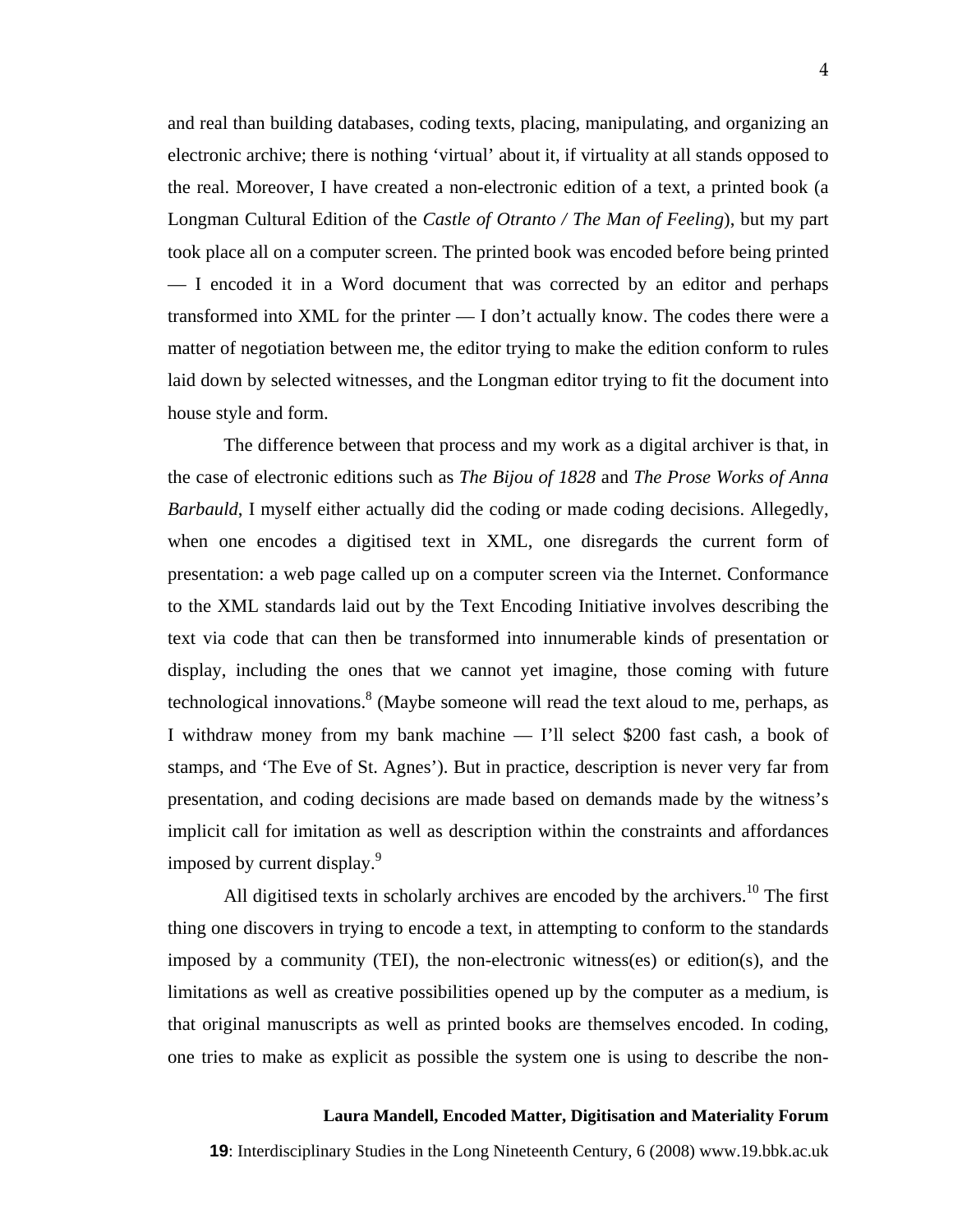electronic text, implicitly contrasting this self-conscious description of a new material, electronic instantiation with the non-electronic material object's unselfconscious selfdescription encountered precisely in its resistance to being adequately described by the code. 'I describe myself', the 'original' insists, 'in being myself'. It is for this reason that Jerome McGann insists that all texts are markup.<sup>11</sup> One can extract from any text several coding systems, a set that are abstract and immaterial as the codes collected in Roland Barthes's *S/Z* (1970), for instance, and a set that are materially instantiated: any text proposes itself as a non-speculative but nonetheless fully theoretical construction (poiesis), as a 'concrete act of imagining'.<sup>12</sup> The protocols or codes enacted by a textual object are not just linguistic but also bibliographic and spatial. Insofar as each edition of a text, manuscript, print, or pixel enacts its own specific representational system, there is no 'original'. As Dino Buzzetti says, all texts, even manuscript originals, are models: they each model the strategies and protocols that they simultaneously enact in order to execute an expression; they represent themselves as representing.<sup>[13](#page-10-10)</sup>

The impact of coding texts upon our understanding of non-electronic texts then, is that marking texts up for electronic preservation and display shows us how encoded they already are. In fact, it leads to redefining materiality as Hayles does in *Writing Machines*: 'materiality thus emerges from interactions between physical properties and a work's artistic strategies' (*WM* 33; see also the passage quoted above). I would gloss her statement this way: the materiality of a text is the part of it that resists re-coding in a new way, the meaningfulness generated by its own theorizing about its physical specificity, its 'poiesis', in McGann's sense of the word.

## 4. Trajectory within nineteenth-century culture:

The emergence of various technologies during the nineteenth century — mass printing, telegraph, photograph, voice recorder — is of a piece with the emergence of museums in their modern form: all of them involve imagining objects as enrolled in the lists of immortality, but an immortality here on earth, graspable within human consciousness. And then the question for artists becomes, how can I become a part of that object?

### **Laura Mandell, Encoded Matter, Digitisation and Materiality Forum**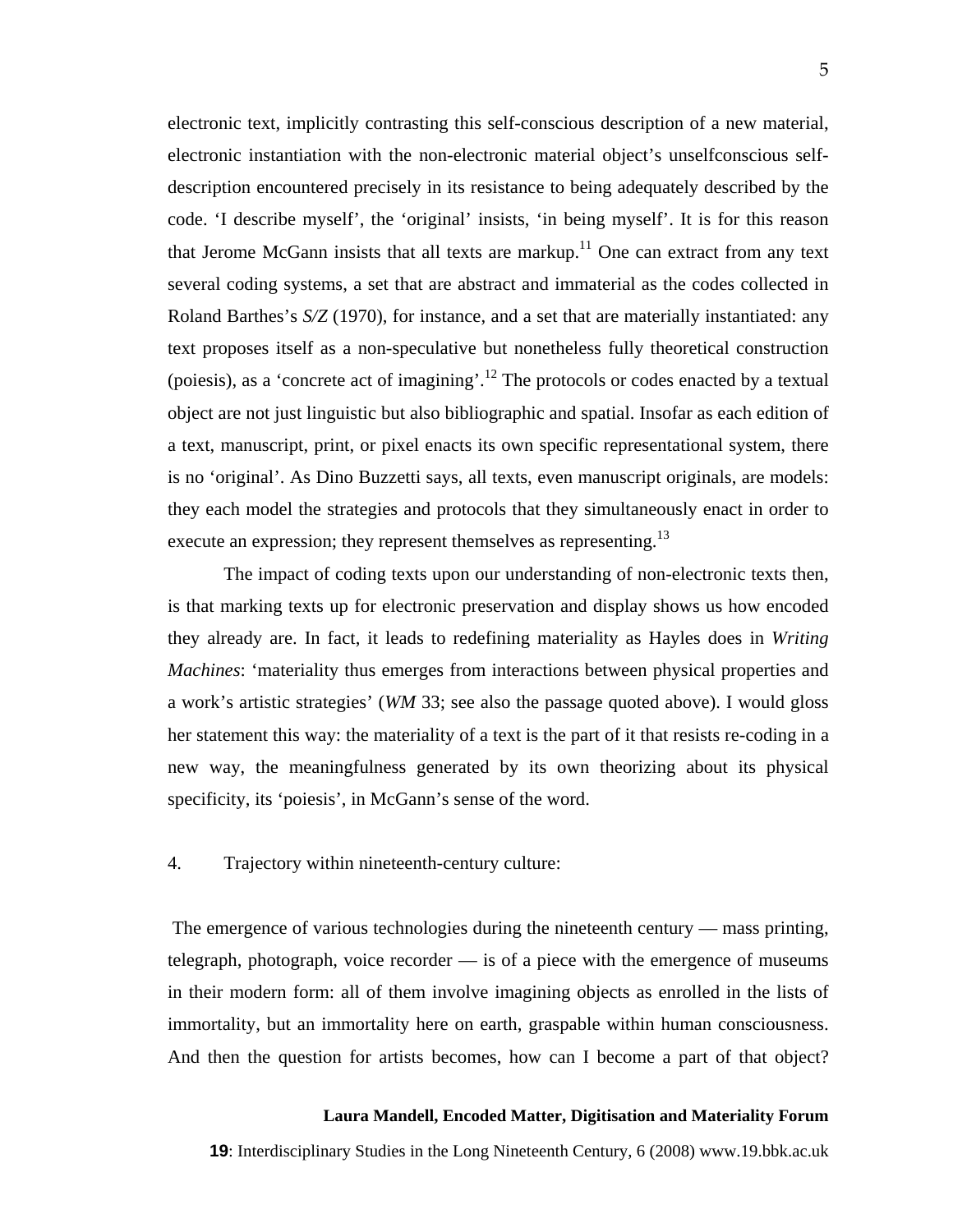Making a human imprint upon machine-generated artefacts is the peculiar problem faced by the crafters of material culture, and we shouldn't underestimate the reach of that problem. If William Gibson's *Neuromancer* (1984) imagines uploading consciousness into virtual space, it is only 'new romance', $^{14}$  a late twentieth-century rendition of Keats's manifest desire to upload his consciousness into a nineteenthcentury Albion urn, a mass-produced printed poem. Seeing such continuities, as so many people have done, between engraving and the Internet, Blake's illuminated prints and hypertext, for instance, helps us tremendously in the most important task facing the academy at this time: how to intervene in conceptually rich ways in the ordering of the deluge of information. Theorising about the birth of the museum during the nineteenth century is crucial for effecting the 'online exhibit', emerging as one of the most powerful, scholar-driven modes for organising information.[15](#page-10-11)

# II **Object/Image/Text**

1. Does digitisation continue to privilege the visual qualities of an object against the move in cultural studies to reclaim materiality and focus on other aspects of sensory engagement?

In my view, the visual has never been sufficiently recognised, let alone privileged.<sup>16</sup> So for example, we have ignored the semantic value and cognitive effects of page layout in printed texts. Similarly, commodifying and objectifying visual and plastic artworks obscures what they say as a function of their dialogue with the communicative recalcitrance of their materials to yield to an intention — with mechanicity.

2. How can we begin to articulate a phenomenology of digital referents (or objects) and to distinguish the impact of digitisation on different types of material objects — artefact, text, photograph?

## **Laura Mandell, Encoded Matter, Digitisation and Materiality Forum**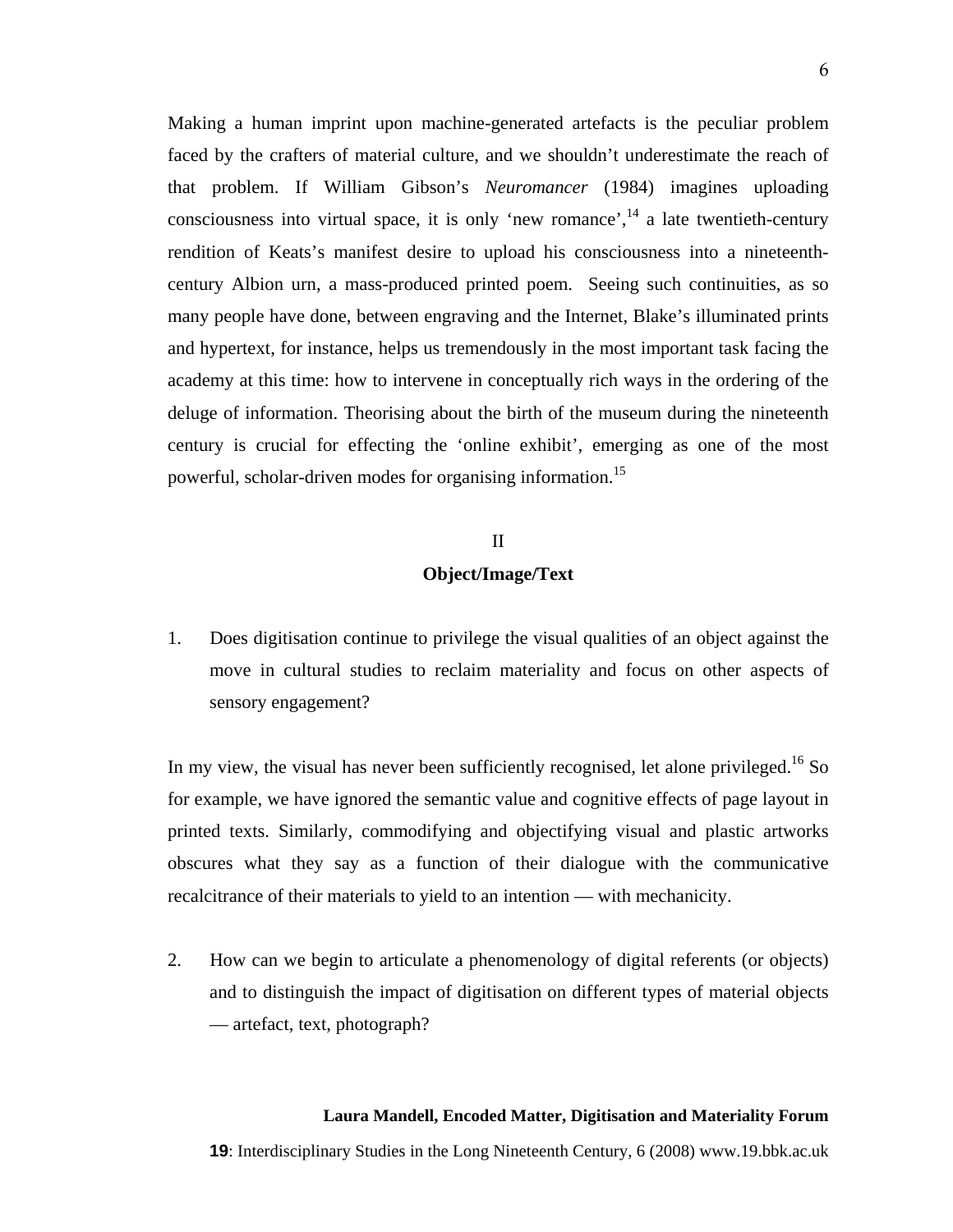Rather than merely asseverating difference between non-electronic and electronic objects (digital referents versus material objects, as the question puts it), it seems better to think about constraints and affordances. Although a manuscript can be copied by hand to make 1000 copies and thus the handwritten codex can be reproduced as vigorously as the printed, creating 1000 handwritten copies is not easily afforded — it would cost too much labour and time. Just so, the layout of a printed page or the context of a material artefact in reality can be changed, physically redone, almost without limits just as one can change both in virtuality. Nonetheless, such manipulations are much easier to accomplish when working with material in electronic form, and so presentational and contextual change are offered up as a ready possibility (afforded). This means that the real difference between a digitised edition of an artwork and its analogue counterpart is that we can see and thus interpret the work in ways that could have been done earlier but were practically impossible. No one could have set all versions of Blake's illuminated *Songs of Innocence and of Experience* next to each other on the same table to examine closely their similarities and differences, and now one can, using the Blake Archive (http://www.blakearchive.org). In the Rossetti Archive, a database associates numerous sketches, paintings, and poems, situating them next to each other (either sequentially or visually on a page) and changing that set of associations almost immediately as one moves through the archive. Speed here, as in McLuhan, is not trivial; as with the steam engine and train, speed transforms habitus life lived — and so meaning.

McGann and Drucker see all works of art, electronic or not, as generative, as calling for human interaction and with it the generation of new thoughts. Artefacts encode or imagine the particular interactions that they afford as part of their selfpresentation, as the set of questions generating them. When one digitises a material object, one captures its intrinsic code, ideally, and then lays over it another code for electronic, machine presentation (*RT* 138). The clash of codes is fascinating: how easy it is to call for smoking a pipe when a pipe, to call for seeing that a flat, painted surface as not a pipe when the call issues from a painting, and how difficult it is to reproduce the ironic epiphany of noticing that art is embodied when that call issues from the

#### **Laura Mandell, Encoded Matter, Digitisation and Materiality Forum**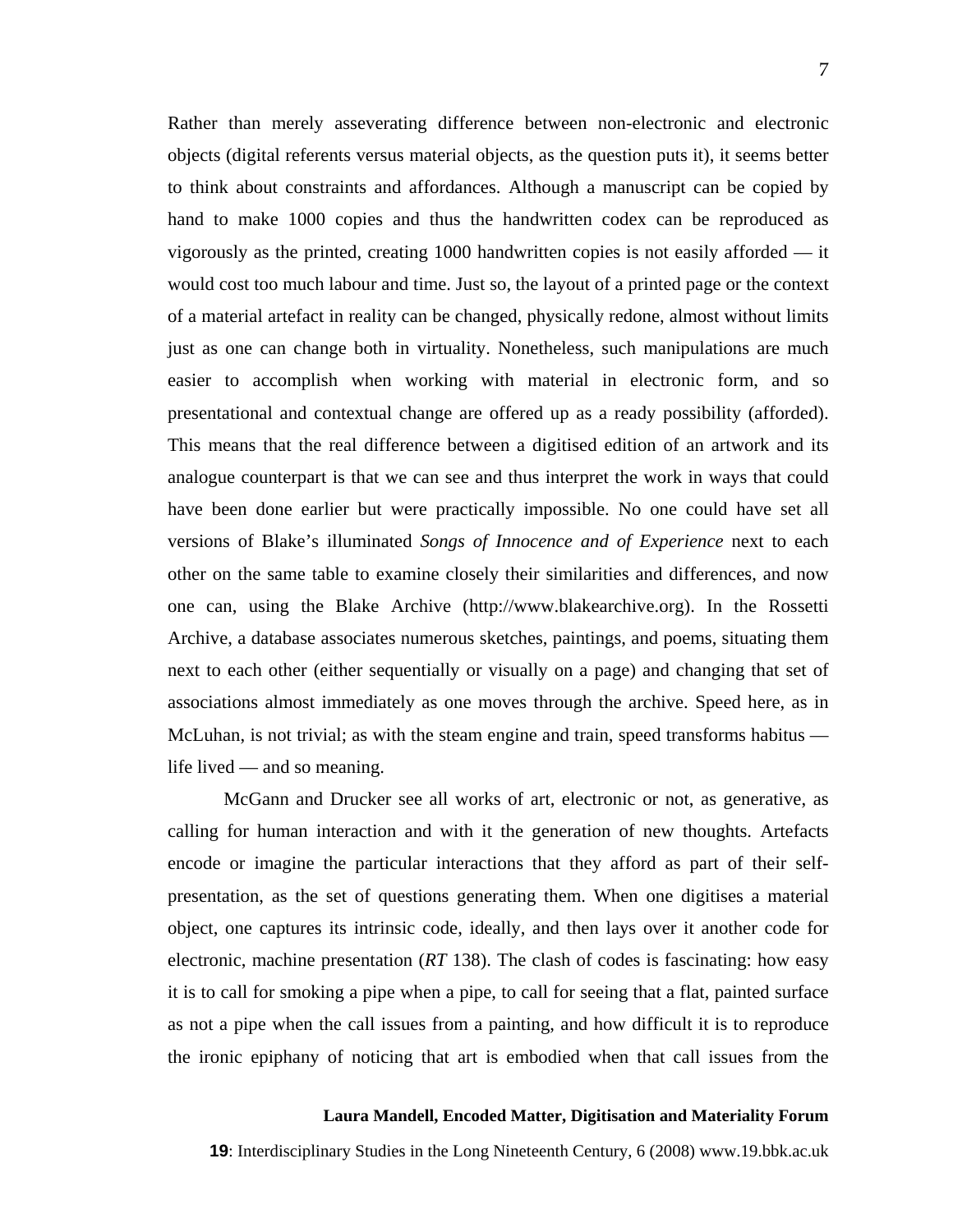simulacrum that never made pretence to being a pipe. In the latter case, the painting might be coded, either via metadata or database fields that wrap or ensconce it, as 'selfreferential' and 'ironic'. In contrast, if one encoded the digital re-presentation of Magritte's painting, its statement would be best designated 'self-obvious'.

3. Can we begin to articulate a materialist analysis of digital objects or can we only ever articulate them through the textual?

I spoke just now of wrapping a picture in metadata or situating it in a context by allying it with various database fields: unlike texts, pictures cannot be coded. Matthew Kirschenbaum has described the difference between electronic text and images as resembling (though not strictly the same as) the difference between digital and analogue: that is, images as electronic impulses are a stream of unreadable stuff, whereas texts as electronic impulses turn into discrete, readable bits fairly quickly: they move from binary code, 1s and 0s, to diacritical marks that generate meaning, phonemes and letters. Johanna Drucker and Jerome McGann distinguish graphical displays from diacritical marks by saying that with the latter, texts are coded whereas with the former, texts are marked (*RT* 138). One sees marks, but reads codes; codes can be parsed by machines, markings cannot.

There are two ways of (re)producing visuals in electronic form: as raster graphics or bitmaps that code pixels, and as vector graphics or pictures coded as points on an x/y axis. None of that code is readable like letters of an alphabet, nor any binary code substituting for letters: pictures are not analysable as are texts, and so any discussion of 'reading' them is metaphorical. Selecting out significant elements from pictures and then specifying their 'articulation' or 'syntax' moves one away from language about space and into linguistic metaphor. That said, we often don't notice that the page of a text, handwritten or printed, is also a picture, that Emily Dickinson, for instance, 'designed her textual works in the manner of a visual or graphic artist' (*RT* 78). On the page, spatial design and graphic marks make meaning in a way that words do not. Coding a text therefore also requires specifying spatial relationships and

### **Laura Mandell, Encoded Matter, Digitisation and Materiality Forum**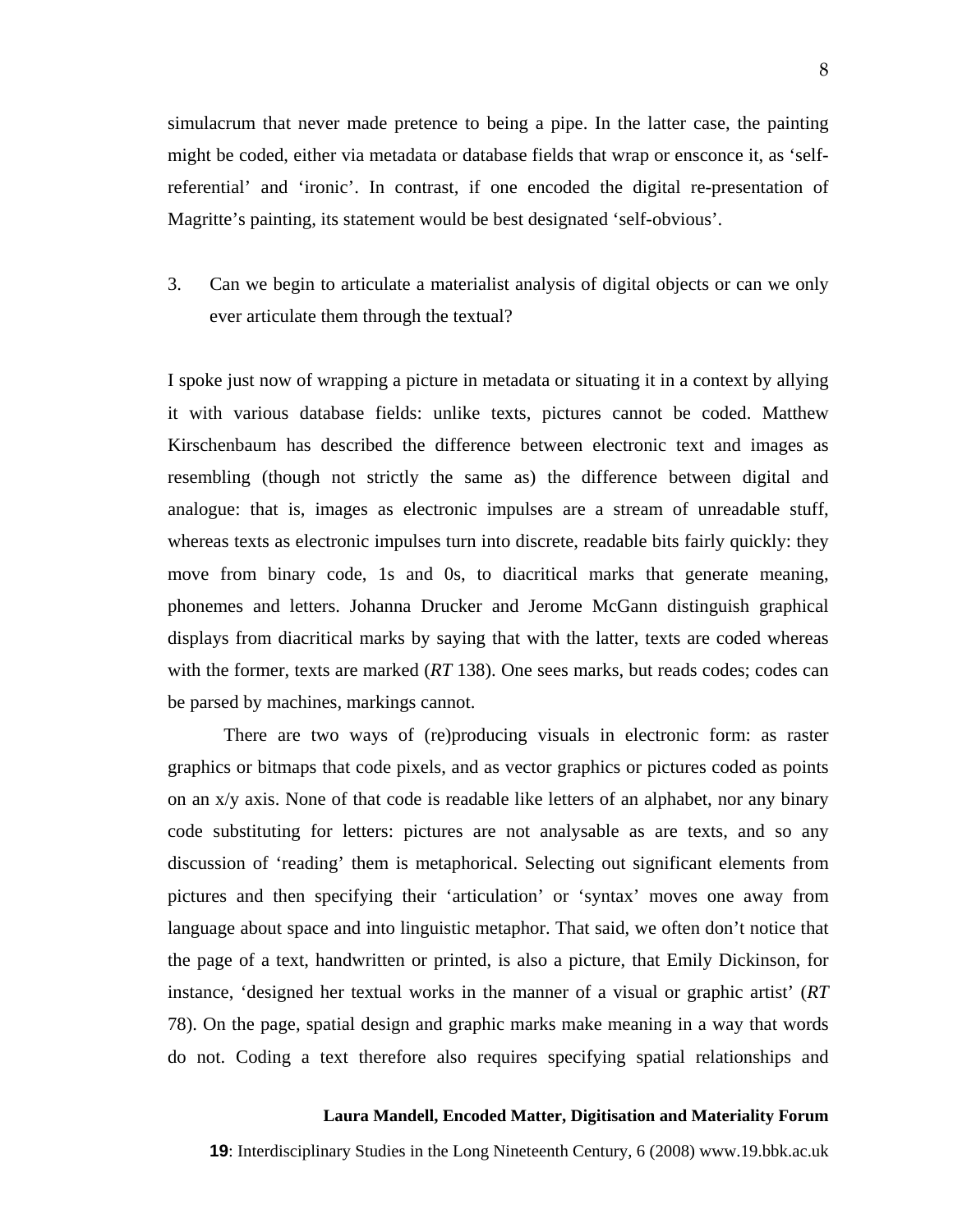incorporating printers' embellishments into the text's code. The process of connecting texts that are coded and codable to pictures — page images — that are marked and mappable involves adequating linguistic and graphic design in functional rather than metaphorical ways. What that process will yield is still an open question.

# III **Politics and Access**

I wish to end my contribution to this forum by conflating the last two questions, and for a very specific reason. People around the world are confronted with a 'data deluge', as our current information system is often called. It is crucial to see that dumping huge quantities of data is as effective in limiting access to knowledge about history, and especially literary history, as is denial of access to data. Unshaped data hides just as much as no data. Since the human record will indeed be digitised, the question becomes, how can there be multiple shapings of information, including by scholars. Communities of scholars who tag interesting items and curate online exhibits will create maps for us, offer us Ariadne's thread as we wind through piles and piles of data. It is therefore essential that these communities exist openly, providing people access to the history of art and literature, as well as history itself, by interpreting it. NINES or the Networked Infrastructure for Nineteenth-century Electronic Scholarship ([http://www.nines.org\)](http://www.nines.org/) is such a community, and there are more on the horizon.

Furthermore, commercial ventures for digitising data, insofar as inordinately priced, threaten to deepen the hierarchy between professors at schools that can afford them and those that cannot. As I write this, Harvard as led by Robert Darnton has declared all faculty publications 'open source': it will be a condition of getting an article from any faculty member that that article will be made freely available online. And Houghton library may choose, as other libraries have, to make their Marc records available to NINES for scholars to tag and analyse for each other and the public. But again, giving the public access to books is no more a democratic gesture than would be dumping them into the street using a front loader. Though many university libraries

### **Laura Mandell, Encoded Matter, Digitisation and Materiality Forum**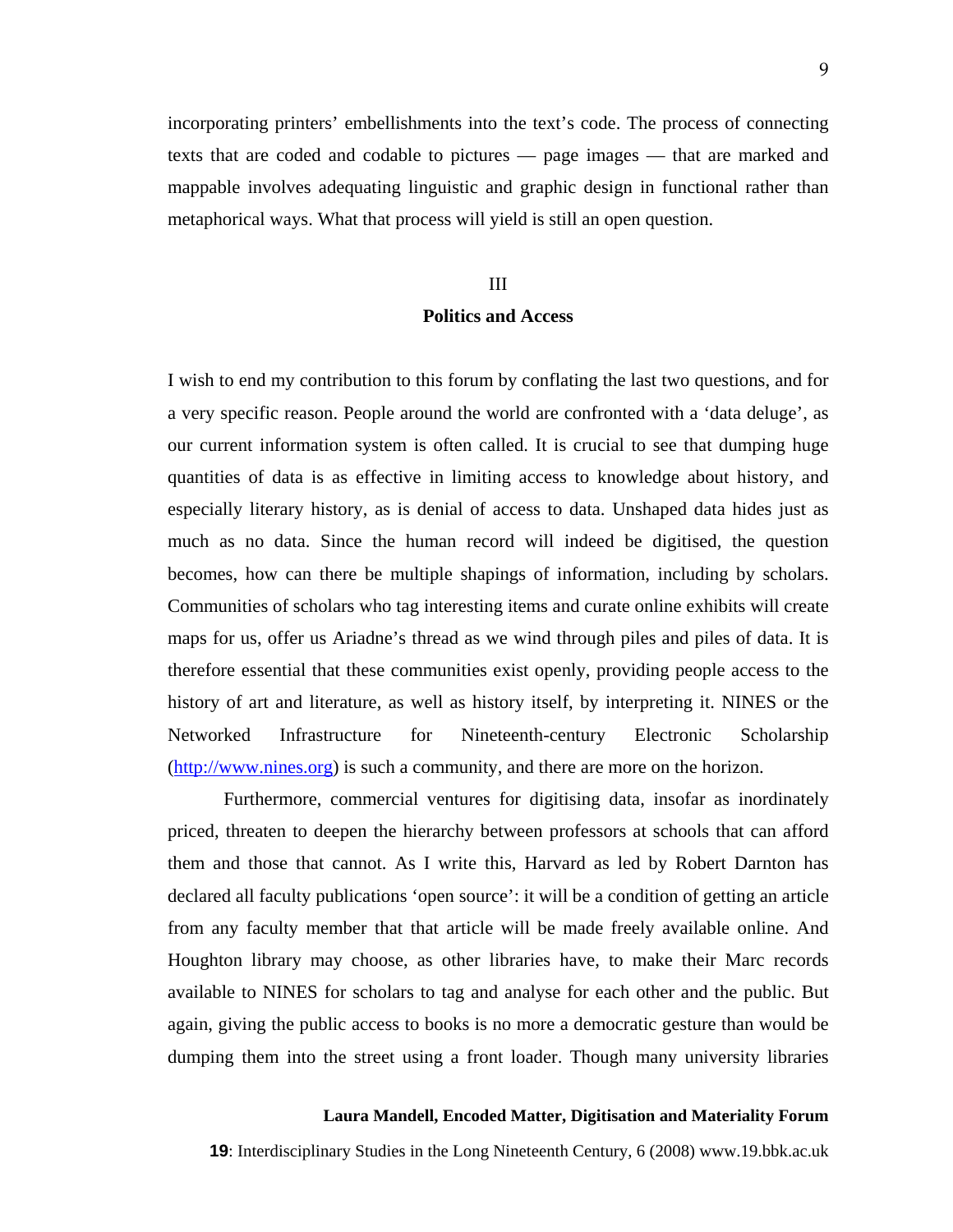have perhaps given Google the right to reproduce their holdings that are no longer in copyright, we can really only model true democracy insofar as scholars are given the time, money and equipment to properly encode, shape and share in the digital world those texts and artefacts comprising the nineteenth-century world.

## **Endnotes:**

<sup>2</sup> John Berger, *Ways of Seeing*,  $2<sup>nd</sup>$  edn. (London: BBC, 1977), p. 29.

3 Walter Benjamin, 'The Work of Art in the Age of Mechanical Reproduction', in *Illuminations,* trans. by Harry Zohn (New York: 1936; repr. New York: Schocken Books, 1969), pp. 224-226. Cited hereafter in the text as *MR*.

4 Dino Buzzetti, 'Digital Representation and the Text Model', *New Literary History*, 33.1 (2002), 61-88.

<sup>5</sup> See Matthew Kirschenbaum, 'The Word as Image in an Age of Digital Reproduction', in *Eloquent Images*, ed. by Mary E. Hocks and Michelle Kendrick (Cambridge, MA: MIT Press, 2003), pp. 137-156.

6 N. Katherine Hayles, *How We Became Posthuman* (Chicago: University of Chicago Press, 1999), pp. 5- 49.

7 Henry Fox Talbot, *The Pencil of Nature* (London: Longman, Brown, Green & Longmans, 1844).

<sup>8</sup> P5 TEI Online Guidelines, 23.3 Conformance, <Hhttp://www.tei-c.org/release/doc/tei-p5 doc/en/html/USE.html#CFH>

<sup>9</sup> Alan Liu, 'Transcendental Data: Toward a Cultural History and Aesthetics of the New Encoded Data', *Critical Inquiry*, 31.1 (2004), 49-84.

 $10$  The Modern Language Association insists that any electronic edition's code needs to be made available for all users of the archive to see (Electronic Scholarly Editions, <Hhttp://www.mla.org/resources/documents/rep\_scholarly/cse\_guidelinesH>, item V, 23.3). Ideally, coming to the archive, users will look at the code and read it to discover the text's editing principles.

11 Jerome McGann, 'Marking Texts of Many Dimensions', in *A Companion to Digital Humanities*, ed. by Susan Schreibman, Ray Siemens and John Unsworth (Malden, MA: Blackwell, 2004), pp. 198-217 (p. 200).

12 Jerome McGann, *Radiant Textuality* (New York: Palgrave, 2001), p. 83. Cited hereafter in the text as *RT*.

<sup>13</sup> Buzzetti, 'Digital Representation and the Text Model', p. 127.

## **Laura Mandell, Encoded Matter, Digitisation and Materiality Forum**

 $\frac{1}{1}$ <sup>1</sup> N. Katherine Hayles, *Writing Machines* (Cambridge, MA: MIT Press, 2002), p. 25. Cited hereafter in the text as *WM*.